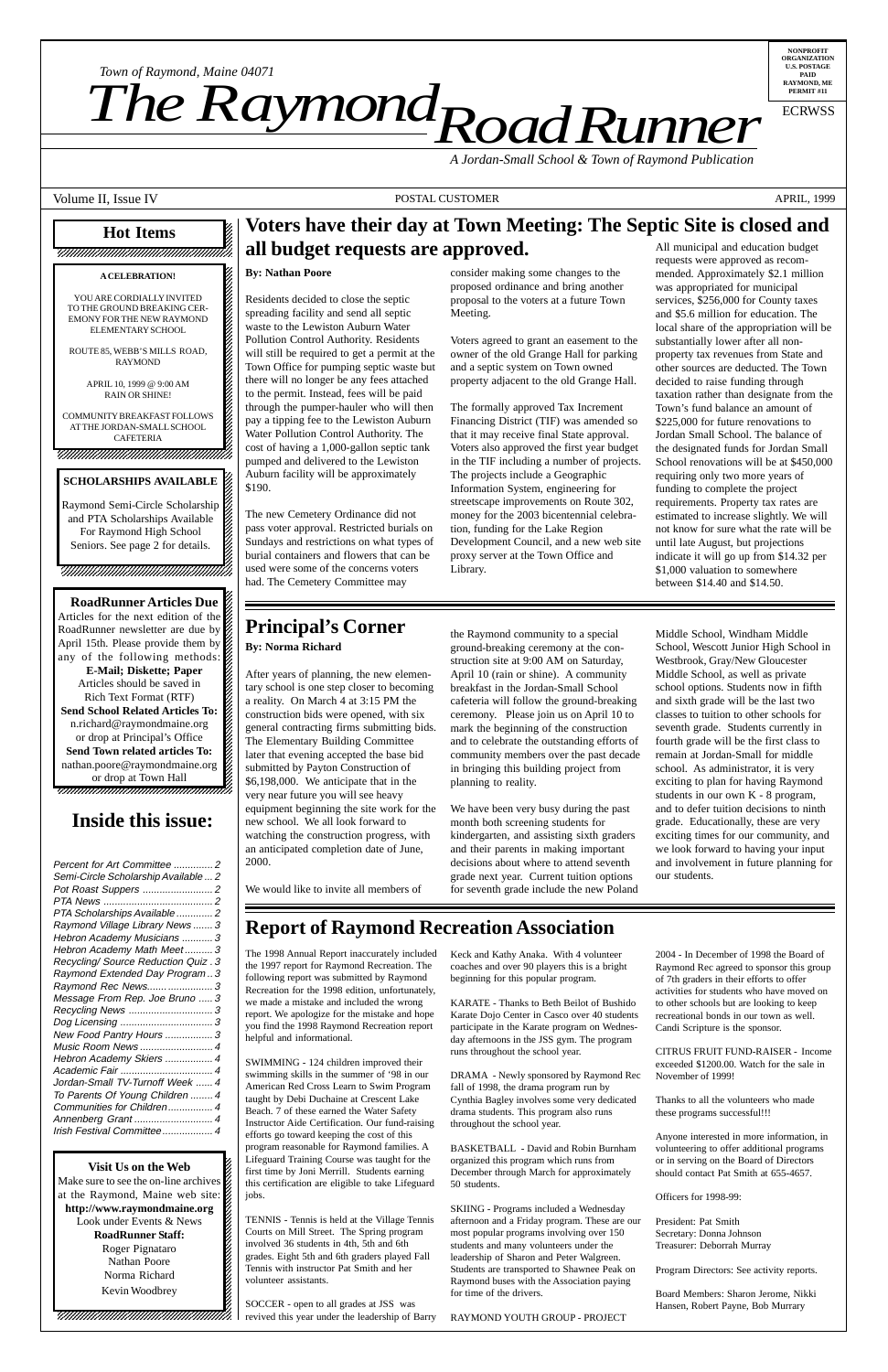



| 4                                               | 5                                                                                     | 6<br>7:00PM JS<br>Westbrook High School<br><b>Bands Concert</b><br>7:00PM TH<br>Selectmen | $\overline{7}$<br>7:00PM JS<br><b>School Committee</b> | 8                                                                        | 9                                                | 10<br>9:00 AM JS<br>New Elementary School<br><b>Ground Breaking</b>                                      |
|-------------------------------------------------|---------------------------------------------------------------------------------------|-------------------------------------------------------------------------------------------|--------------------------------------------------------|--------------------------------------------------------------------------|--------------------------------------------------|----------------------------------------------------------------------------------------------------------|
| 11                                              | $12$<br>7:00PM TH<br>Budget/Finance<br>Committee                                      | 13                                                                                        | 14<br>7:00PM TH<br><b>Planning Board</b>               | 15<br><b>6:30PM KC</b><br>Lions Club<br>7:00PM TH<br>Recycling Committee | 16<br>Jordan-Small School<br>Awards Assembly     | 17                                                                                                       |
| 18<br>10:00AM TH<br>Appleals Board<br>Site Walk | 19                                                                                    | 20<br>7:00PM TH<br>Selectmen                                                              | 21<br>7:00PM JS<br><b>School Committee</b>             | 22                                                                       | 23                                               | 24                                                                                                       |
| 25                                              | 26<br>7:00PM TH<br><b>Appleals Board</b><br>Appeals Board Deadline<br>for May Meeting | 27<br>7:00PM JS<br>Conservation Comm.<br>7:00PM TH<br>Founder's Day<br>Committee          | 28<br>7:30PM FB<br><b>Ladies Auxiliary</b>             | 29<br>7:00PM TH<br><b>Cemetery Committee</b>                             | 30<br>2:20PM TH<br>Good News<br>Jordan-Small Gym | <b>TBA</b><br>6:30PM<br>Middle School Dev. Com.<br>7:00PM<br><b>Diabetes Meeting</b><br><b>Town Hall</b> |

#### **The Raymond Percent for Art Committee**

The Raymond Percent for Art Committee consists of five voting members: Katie Hall (Jordan-Small Art Teacher, Chairperson), Barbara Conger (Building Committee, Secretary), Barry Stallman (Design Alliance Architect), Jessica Broekman (Artist, Maine Arts Commission), and Barbara Smith (Artist, Maine Arts Commission, Neighbor). Paul Faria (Maine Arts Commission), David Bois (Superintendent) , Norma Richard (Jordan-Small Principal) and Chrystal Pitarys (Secretary to the Superintendent) have also been present at the Percent for Art meetings.

Meetings began in September, as the committee studied the building and surrounding site. At this initial meeting we prioritized our goals for selection of an art piece.

The Committee agreed that we should search for a three dimensional piece, leaving wall space for the children's artwork. We recognized the skylight entry as a focal point of the building. We also felt that the front exterior could provide another location for civic artwork. It was decided that we would reach beyond the Maine Arts Commission Directory and go to an open competition.

In November, a public announcement was initiated statewide by way of newspaper postings. To this search we received 27 responses, complete with resumes and slides of artists' past and current work.

Our December meeting was quite memorable as we had the pleasure of viewing many extraordinary slides of artists' work. It's amazing how some strike you immediately. After much discussion, our search narrowed to five artists: Joe Hemes, Pandora LaCasse, Melita Westerlund, Elizabeth Busch, and Aucellio Stoneworks.

We recently have had the opportunity to interview the afore mentioned artists. With each meeting, more discussion brings a clearer vision for what we are looking for. It has become evident that we are looking for two or more structures: an exterior piece, perhaps stonework of some kind, and an interior hanging piece with a bold sense of color. Both pieces are to be focal points, welcoming the community to our school, intriguing and enticing the viewer to search beyond.

The committee is off until their April 5th meeting, which begins at 12:00 noon in the art room. Artists will come to this meeting with specific ideas, drawing and models for the identified interior or exterior spaces. Along with theses models they have been asked to spell out their budgets. We have invited four artists to this format. After the April 5th meeting, it is the intention of the Percent for Art Committee to select two finalists for the elementary school building project.

All meetings are open to the public.

#### **PTA News**

The Raymond PTA would like to thank the students at the Jordan-Small School and all of the volunteers who participated in the "Jump for Heart" program. We raised \$1757 for the American Heart Association. Great job everyone!!!

Anyone interested in taking a CPR certification course this spring (possibly end of April or early May), please contact Julie Orsini at 998-2655.

#### **PTA Scholarships Available For Raymond High School Seniors**

The Raymond PTA is offering two \$1,000 college scholarships to Raymond high school students. Any Raymond resident who will be graduating from high school this spring and planning on attending college is encouraged to apply. Applications can be obtained by calling the Jordan-Small School at 655-4743. Completed applications must be submitted no later than May 1, 1999.

### **Pot Roast Suppers At The Raymond Village Community Church**

Pot Roast Suppers will be held at the Raymond Village Community Church the third Saturday of each month through October. The suppers will be held from 4:30 - 6:00 PM in the church vestry on Main Street in Raymond Village.

> Adults - \$6.00 Children under 12 - \$2.50 Children 5 and under - free

The next supper is scheduled for Saturday, April 17, 1999.

#### **Senior Citizens Dinner**

There will be no Senior Citizens Dinner in April due to School Vacation (April 17 - 25). Please join us at our next dinner on May 19, 1999.

#### **Next Meeting Of Raymond Recreation Association**

Monday, April 12 at 7:00pm at Jordan-Small School. Discussions cover spring and summer sports and tentative plans for the 1999 - 2000 school year. Anyone is welcome to attend.

#### **Raymond Semi-Circle Scholarship Available**

Raymond high school seniors are eligible to apply for the Raymond Semi-Circle Scholarship in the amount of \$600.00. Applications are available at the Jordan-Small School, at the Raymond Village Library, or by calling 428-3206.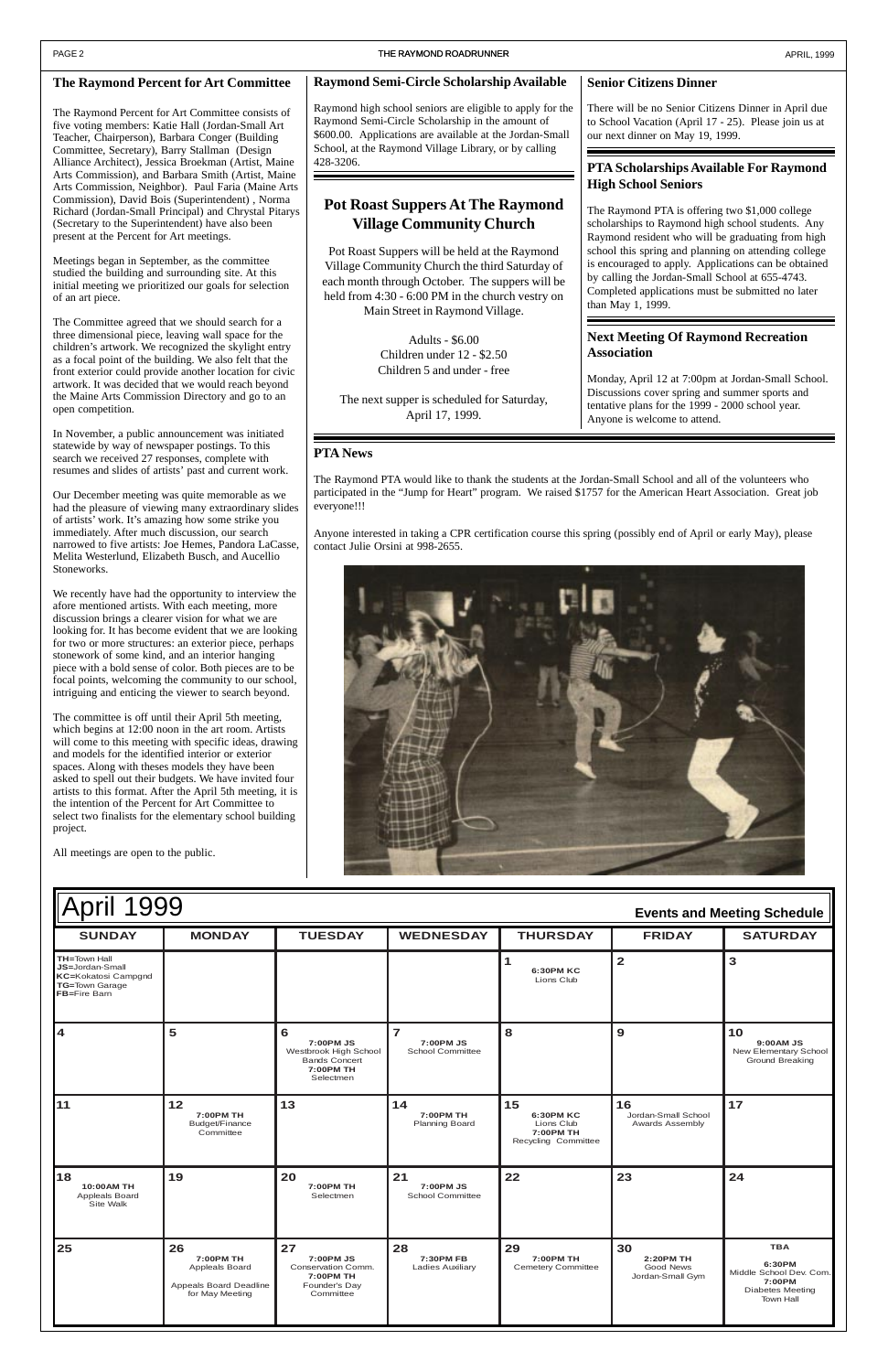#### **New Food Pantry Hours**

The Food Pantry will be starting new hours on Friday, April 9th. The times will be from 10 AM to 12 Noon and every Friday thereafter at the same time. New hours will be in effect for Tuesdays also, starting on Tuesday, April 13th from 4 PM to 6 PM and every Tuesday thereafter at the same time.

#### **Recycling/ Source Reduction Quiz**

From the Maine State Planning Office

Every day we make choices that affect the amount of waste we produce. Take a few minutes to consider your contribution to Maine's solid waste stream. Add up the circled numbers in each column to find your total score.

WHAT CAN YOU DO? Try to be more aware of the amount of trash you have each week. Recycle and compost as much as you can. Many of the above questions can be used as guidelines to reduce waste.

| Do you                                                                                       | never | some-          | often |
|----------------------------------------------------------------------------------------------|-------|----------------|-------|
|                                                                                              |       | times          |       |
| 1. Consider the amount of packaging on an item before you buy it?                            | 3     | 2              |       |
| 2. Consider the recyclability of an item before you buy it?                                  | 3     | $\overline{c}$ |       |
| 3. Consider whether you really need something before you buy it?                             | 3     | 2              |       |
| 4. Think about what will happen to a product or a package when you                           | 3     | $\overline{c}$ |       |
| no longer have any use for it?                                                               |       |                |       |
| 5. Try to reuse things you already have instead of disposing of them and buying new things?  | 3     | 2              |       |
| 6. Reuse plastic and paper bags in your home?                                                | 3     | $\overline{c}$ |       |
| 7. Consider what pollution and wastes were created in the manufacture of the things you buy? | 3     | $\overline{c}$ |       |
| 8. Take advantage of the opportunities to recycle in your area?                              | 3     | $\overline{2}$ |       |
| 9. Use dishcloths, sponges and cloth napkins instead of disposable paper products?           | 3     | $\overline{c}$ |       |
| 10. Avoid items such as disposable diapers, razors, lighters, and pens when longer lasting   | 3     | $\overline{c}$ |       |
| alternatives are available?                                                                  |       |                |       |
| 11. Avoid eating in places which wrap your food in lots of paper and plastic,                | 3     | $\overline{c}$ |       |
| or ask that less wrapping be used for your order?                                            |       |                |       |
| 12. Compost kitchen scraps and other compostable matter?                                     | 3     | 2              |       |
| 13. Talk to store managers about stocking bulk items or avoiding packaging?                  | 3     | $\overline{c}$ |       |
| 14. Buy items in bulk?                                                                       | 3     | 2              |       |
| 15. Read consumer information articles to find out about the durability and quality          | 3     | $\overline{c}$ |       |
| of products you buy?                                                                         |       |                |       |
| Total                                                                                        |       |                |       |

Grand Total

#### **IF YOUR SCORE WAS:**

**40 OR MORE:** You are probably contributing your full share of trash to our disposal facilities, including many pounds of usable, recoverable materials.

 **BETWEEN 21 AND 39:** You are doing some reducing, reusing, and recycling. These techniques need to be used consistently by most people if we are going to reduce the increasing amount of waste requiring disposal in Maine.

**WHAT CAN YOU DO?** Consider the packaging in what you purchase, and check for alternatives. Maybe you can recycle more. Composting is an important part of trash reduction, as well as using cloth products instead of paper.

**20 OR LESS:** Bravo! You've done some serious thinking about the need for resource conservation, and it shows! Try to get others to do the same. Get involved with solid waste management programs in your community. Thanks and keep up the good work!

A & M Subs and Sweets Marshall, Kevin P. Alexander, Chrysa McKeague, Edwin Brown, Ronald Macdonald, Terri A. Burnell, Deborah A. Mitchell, Stephen Craw, James Narvaex, Cheryl Davio, Joseph O'Brien, Joanne Flanigan, Tammy Rowe, Madeleine H. Fortin, Duane P Tinkham, Anne Johnson, Sharon Turner, Charles Jones, Helen B. Winslow, Denise E. Loring, Tina

Farwell, Frank Palazzo, Gloria & Angelo

#### **Dog Licensing**

Dog licenses now have an added \$3.00 charge to the usual fee of \$5.00 for neutered dogs and \$8.50 for non-neutered dogs. You can bring in a State Neutering Certificate on your previously licensed dog if you wish to save \$3.50 on the licensing fee. Reregistrations only need the dog's current Rabies Certificate. If this is a new registration we will need the current Rabies Certificate and the State Neutering Certificate.

Please remember that licensing is a State law and that the majority of the money collected for licensing is kept in Raymond to support our Animal Control service. Animal Control's job is to take care of stray animals and deal with animal complaints. Your license fee is at work when a stray dog needs to find his home or that raccoon which is "acting funny" is investigated.

If you need to get in touch with Animal Control, call Dispatch at 655-7851.

#### **Recycling News**

The Confusion is Over…Paperboard is Being Recycled!

With the addition of our new recycling containers and every other week curbside pickup, we have found the new system to be welcomed by Raymond residents. The choice of whether to deliver recyclable materials to the containers or put it out every other week has caused a modest increase in recycling. However we would like to see much more.

To review what can be recycled: newspaper, glossy magazines, newspaper inserts, telephone books without covers, #2 plastic milk jugs, metal cans and food containers (cleaned without labels), clear glass containers (cleaned), and paperboard which is not coated with plastic or wax and without plastic covered windows. We have been assured that paperboard is being recycled and that the confusion over whether this material can be recycled should be over. Examples of paperboard include cereal boxes, pasta boxes, cake mix boxes and other similar products. If you have any questions or concerns please call the Town Office.

If you have used the Community recycling containers and found them to be rather high, please be assured that we have plans to build an elevated platform beside them to allow for better access. Please bear with us until the weather allows us to build the walkways.

#### **An Important Message From Rep. Joe Bruno**

The following people have abandoned property listed with the State of Maine and I am trying to get in touch with these people in order to help them get their money back. If you are on this list you need to contact me at 655-7443 and I will give you the information to retrieve your property.

#### **Hebron Academy Middle School Team Wins Math Meet**

Director of the Hebron Academy Middle School, Leslie Guenther, reported that together the 6th, 7th, and 8th grade math teams from Hebron Academy, nine students in all, earned a sweeping victory for their combined scores at the Pine Tree League Math Meet held at Monmouth Middle School on Thursday, March 4th. Thirteen schools from the league attended the meet with over 200 students participating. The meet consisted of three rounds in Individual Mental Math, Individual Calculator Math, and Team Problem Solving. Eighth graders taking part were Shayna Magur or Poland, Kevin DeSorbo of Raymond, and Lee Barker of Buckfield.

#### **Hebron Academy Musicians Play The Classics**

On Monday evening, February 15, the Fine Arts Department hosted another in this year's series of Coffee Concerts, "A Classics Concert". Several student performed solos and engaged in a mixture of novel ensembles joined by members of the faculty. Nate Harmon of Gray, who has been playing oboe for a year, joined forces with two alto saxophone players, Hebron's head of publications, Jennifer Adams of South Paris, and sophomore Anais Wheeler of Rockland, to play Quantz's "Minuet in Three Parts."

Performing Solos were oboist Nathan Harmon of Gray; violinist Jun Sato of Tokyo, Japan; vocalist Amy Tardif of West Minot; flutists Candice Gaudreau of Minot and Amanda Walther of Kittery; and vocalist Andria Helm of Rocky Mount, NC. Joining one of several instrumental

ensembles was Giselle Pomerleau of Raymond on flute.

The Chorus, under the direction of Karen Chapman, sang "Ye Banks and Braces" arranged by R. Jacques, and a Hungarian song, "Hey , for the Dancing", by L. Bardos and M. Connor. Singing were Patty Begin of Minot, Jamie Fey of Raymond, Teele Ligi of Tartu, Estonia, Kelly Potter of Poland, Andria Helm of Rocky Mount, NC, and faculty members Bob Gunn and Cynthia Reedy. Accompanists for the evening were Virginia Nobel and Forest Perkins.

#### **Raymond Village Library News**

The Raymond Village Library recently received 68 new children's books from a 2 to 1 matching grant offered by the Libri Foundation.

The grant includes both fiction and nonfiction titles, updating and enhancing the collection for our young readers and readers-to-be. Staff, parents and children alike are delighted with the new additions - from the brightly illustrated picture books, to the varied beginning readers, as well as the informative nonfictional selections. All help stimulate an appreciation of books and the enjoyment of lifetime reading.

The Libri Foundation, an Oregon based nonprofit organization founded in 1989 by a former librarian, helps provide quality hardcover books to small rural libraries through its Books For Children Program.

The Raymond Village Library's matching funds were provided by donation given in memory of Betty Finer, mother of library volunteer, Sandy Levy.

#### **Book Discussion Group**

The Book Group will meet on April 29, at 7:00 P.M. to discuss the book, "Memoirs of a Geisha", by Arthur Golden. Anyone who has read this book and would like to attend, is welcome.

#### **Story Time**

Story Time, which is held at 9:30 am on Thursdays, has seen some changes over the past few months. Lisa Nunley previously lead the program for many years and did a tremendous job. As of January, several different volunteers have been reading stories and doing related crafts and activities with our preschool age patrons. Our current volunteer readers are Veronica Haskell, Elizabeth Algeo, Irene Morris and Lori Rand.

While some of the faces are new, the structure of the program remains much the same. Each month the stories and activities are connected to a central theme. For March's Spring Theme we read about rain, wind, mud and growing seeds; in April we'll read all about Animals.

We are exploring a new Story Time program idea which is aimed the two year old and under group. We would like to gradually build in a Story and Song Time that could meet in a different section of the library during the current Story Time. It would offer simple stories, songs and finger play. To bring this new program to life, however, we need some additional volunteer help. If you are interested in helping with either type of Story Time by being an occasional reader, please call Lori Rand at 655-4277.

#### **Fly-Tying**

A Fly-tying Demonstration by Deane Atwood will be conducted at the library on Thursday, April 8 at 7 P.M.. This can be a great beginning for the fishing season, which starts on April 1. All are invited.

Children alike are delighted with the new additions from the brightly illustrated picture books, to the varied beginning readers, as well as the informative nonfiction selections. All help stimulate an appreciation of books and the enjoyment of lifetime reading.

#### **Raymond Rec News.......**

Raymond Rec will offer a Tennis Program to children in the 4th, 5th, and 6th grades. Sessions will begin on Wednesday May 5th and continue for 5 Wednesdays through June 2. Cost of the program is \$2.00 per student for the entire program.

Lessons will be held at Village Tennis on Mill Street in Raymond and will begin at 12:45 and run until 1:45 P.M.. The school bus will deliver students to the tennis courts and parents should arrange to meet children after class.

Registration forms will be distributed at school on April 1 to be returned by April 8. Loaner rackets are available.

FMI phone Pat Smith at 655-4657. If you are able to help with the program, or for more information, please call pat.

#### **Raymond Extended Day Program**

Summer RED is right around the corner, If you are interested in being a part of this exciting program call Joni at 655-3203 for more information. Leave your name, your child's name, child's teacher (if attending Jordan Small School), your address and phone number and information will be mailed/sent by the beginning of April. This program is a first come, first served with a limit of 50 children so you will want to get all paperwork returned as soon as possible. We have lots of fun activities, field trips, and swimming planned - so come on and join us this summer.

Deadlines: Raymond Extended Day Program: April 23, 1999 Raymond Residents: April 30, 1999

After April 30, RED will be open to surrounding communities.